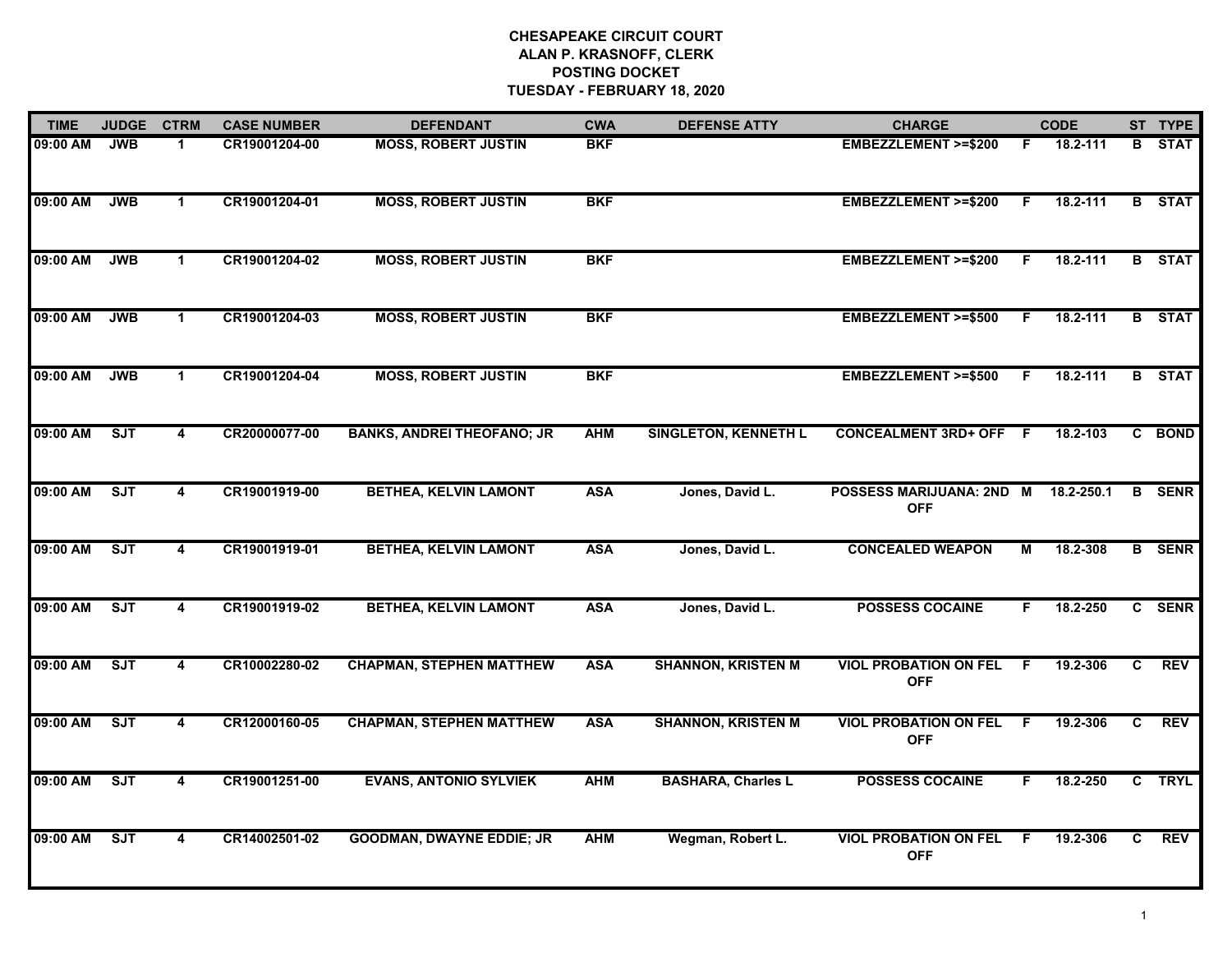| <b>TIME</b> | <b>JUDGE</b> | <b>CTRM</b>             | <b>CASE NUMBER</b> | <b>DEFENDANT</b>                     | <b>CWA</b> | <b>DEFENSE ATTY</b>         | <b>CHARGE</b>                                      |     | <b>CODE</b> |              | ST TYPE       |
|-------------|--------------|-------------------------|--------------------|--------------------------------------|------------|-----------------------------|----------------------------------------------------|-----|-------------|--------------|---------------|
| 09:00 AM    | <b>SJT</b>   | 4                       | CR14002501-03      | <b>GOODMAN, DWAYNE EDDIE; JR</b>     | <b>AHM</b> | Wegman, Robert L.           | <b>VIOL PROBATION ON FEL</b><br><b>OFF</b>         | -F  | 19.2-306    | C.           | <b>REV</b>    |
| 09:00 AM    | ST           | 4                       | CR19000675-01      | <b>LARSON, JORGE JOHN</b>            | <b>AHM</b> | <b>TRAVERS, MEREDITH B</b>  | <b>VIOL PROBATION ON FEL</b><br><b>OFF</b>         | -F  | 19.2-306    | B            | <b>REV</b>    |
| 09:00 AM    | SJT          | 4                       | CR13001148-09      | <b>MARSH, ASHLEE NICOLE</b>          | <b>ASA</b> | Mason, G. Jeffrey           | <b>VIOL PROBATION ON FEL</b><br><b>OFF</b>         | E   | 19.2-306    | $\mathbf{c}$ | <b>REV</b>    |
| 09:00 AM    | <b>SJT</b>   | 4                       | CR13001643-08      | <b>MARSH, ASHLEE NICOLE</b>          | <b>ASA</b> | Mason, G. Jeffrey           | <b>VIOL PROBATION ON FEL</b><br><b>OFF</b>         | F   | 19.2-306    | C.           | <b>REV</b>    |
| 09:00 AM    | ST           | 4                       | CR20000008-00      | <b>MCANDREWS, TIMOTHY DAVID</b>      | <b>AHM</b> | Black, Hugh E.; III         | <b>POSSESS COCAINE</b>                             | F.  | 18.2-250    |              | <b>B</b> PLEA |
| 09:00 AM    | SJT          | 4                       | CR17001334-04      | PELUSO, REYNOLDS FELIX; JR           | <b>AHM</b> | <b>HOWLETT, BOBBY L; JR</b> | <b>VIOL PROBATION ON FEL</b><br><b>OFF</b>         | -F  | 19.2-306    | C.           | <b>REV</b>    |
| 09:00 AM    | <b>SJT</b>   | $\overline{\mathbf{4}}$ | CR14001250-02      | <b>SPELLMAN, ANTONIO QUINTON; JR</b> | <b>ASA</b> | <b>WOOD, SHELLY F</b>       | <b>VIOL PROBATION ON FEL</b><br><b>OFF</b>         | - F | 19.2-306    | C            | <b>REV</b>    |
| 09:00 AM    | SJT          | 4                       | CR99A01104-02      | <b>SPELLMAN, ANTONIO QUINTON; JR</b> | <b>ASA</b> | <b>WOOD, SHELLY F</b>       | <b>VIOL PROBATION ON FEL</b><br><b>OFF</b>         | F.  | 19.2-306    | $\mathbf{C}$ | <b>REV</b>    |
| 09:00 AM    | <b>SJT</b>   | 4                       | CR20000320-00      | <b>SUTER, ALVIN DORSEY; III</b>      | <b>ASA</b> | Jones, David L.             | <b>POSSESS COCAINE</b>                             | F.  | 18.2-250    |              | C PLEA        |
| 09:00 AM    | ST           | 4                       | CR19001710-02      | <b>SUTTON, ANTHONY LAQUAN</b>        | <b>DAW</b> | Ortiz, Kathleen A.          | <b>OBTAIN MONEY FALSE</b><br><b>PRET &lt;\$500</b> | М   | 18.2-178    |              | <b>B</b> SENR |
| 09:00 AM    | SJT          | 4                       | CR19001710-04      | <b>SUTTON, ANTHONY LAQUAN</b>        | <b>DAW</b> | Ortiz, Kathleen A.          | <b>FORGING COIN AND BANK F</b><br><b>NOTES</b>     |     | 18.2-170    |              | <b>B</b> SENR |
| 09:00 AM    | ST           | 4                       | CR19001710-05      | <b>SUTTON, ANTHONY LAQUAN</b>        | <b>DAW</b> | Ortiz, Kathleen A.          | <b>FORGING COIN AND BANK F</b><br><b>NOTES</b>     |     | 18.2-170    | B.           | <b>SENR</b>   |
| 09:00 AM    | SJT          | 4                       | CR19001710-09      | <b>SUTTON, ANTHONY LAQUAN</b>        | <b>DAW</b> | Ortiz, Kathleen A.          | <b>FORG BANK NOTE &lt;10,</b><br><b>EMPLY TRUE</b> | М   | 18.2-173    |              | S SENR        |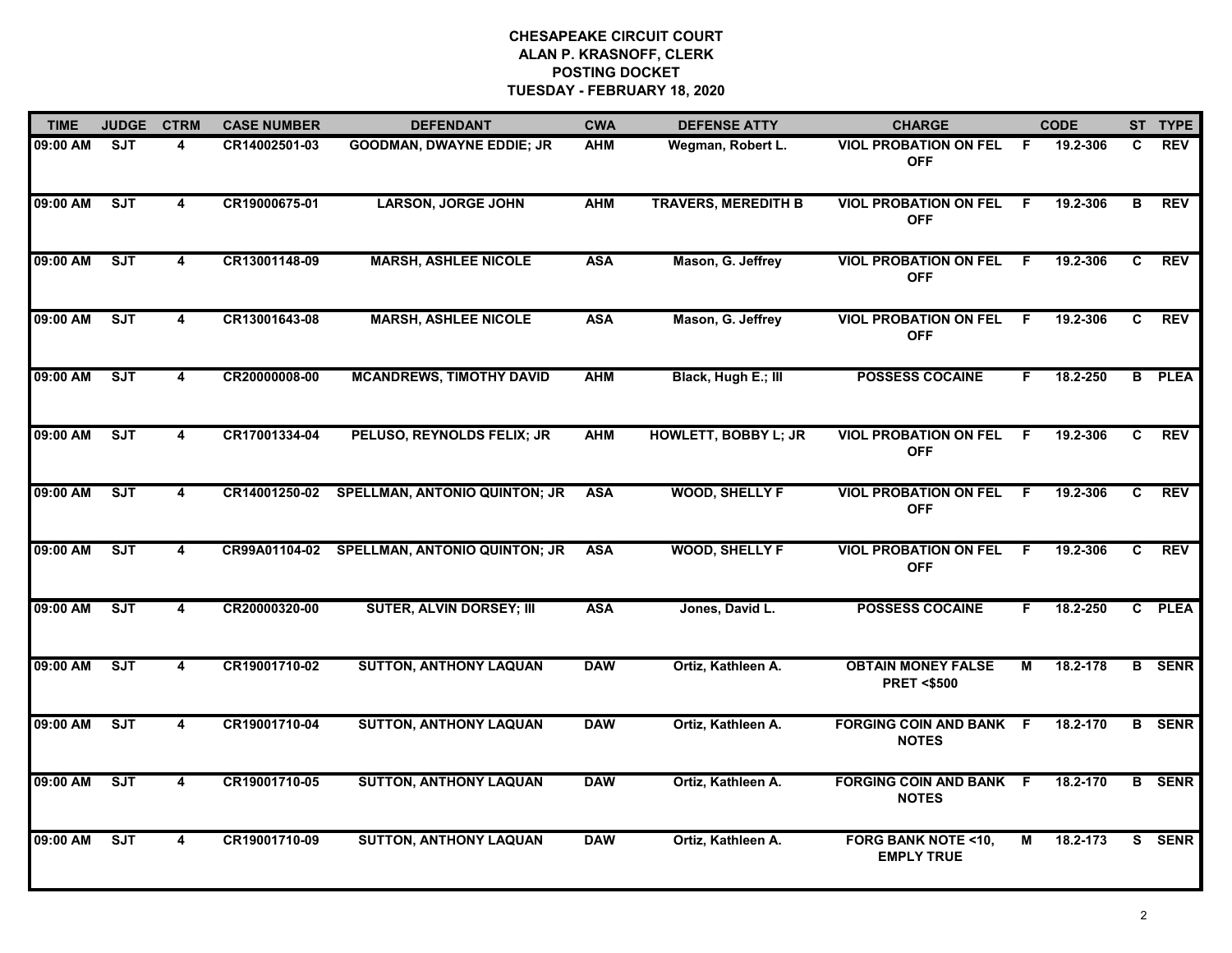| <b>TIME</b> | <b>JUDGE</b> | <b>CTRM</b>    | <b>CASE NUMBER</b> | <b>DEFENDANT</b>                | <b>CWA</b> | <b>DEFENSE ATTY</b>         | <b>CHARGE</b>                              |                         | <b>CODE</b> |              | ST TYPE         |
|-------------|--------------|----------------|--------------------|---------------------------------|------------|-----------------------------|--------------------------------------------|-------------------------|-------------|--------------|-----------------|
| 09:00 AM    | ST           | 4              | CR19000305-00      | TEMPLE, JOSEPH LEE; III         | <b>ASA</b> | <b>GILCHRIST, KURT A</b>    | <b>PWID COCAINE: 3RD/SUBS F</b>            |                         | 18.2-248    | C.           | SUP             |
| 09:00 AM    | ST           | $\overline{4}$ | CR20000313-00      | <b>TUCKER, IVAN JAY; JR</b>     | <b>AHM</b> | Jones, David L.             | <b>BOND APPEAL</b>                         | $\overline{\mathbf{o}}$ | 19.2-124    | C            | <b>BOND</b>     |
| 09:00 AM    | SJT          | 4              | CR10000594-04      | <b>WILKINS, JOHN ROBERT</b>     | <b>ASA</b> | Mason, G. Jeffrey           | <b>PROB VIOL (PETIT</b><br><b>LARCENY)</b> | F.                      | 19.2-306    | $\mathbf{C}$ | <b>REV</b>      |
| 09:00 AM    | SJT          | 4              | CR13001263-02      | <b>WILKINS, JOHN ROBERT</b>     | <b>ASA</b> | Mason, G. Jeffrey           | <b>PROB VIOL (GRAND</b><br><b>LARCENY)</b> | F.                      | 19.2-306    | C            | <b>REV</b>      |
| 09:00 AM    | <b>RAB</b>   | 7              | CR19002071-00      | <b>BANKS, ARNOLD</b>            | BW         | Jones, David L.             | <b>POSSESS HEROIN</b>                      | F.                      | 18.2-250    |              | C TRYL          |
| 09:00 AM    | <b>RAB</b>   | $\overline{7}$ | CR19000639-03      | <b>BELTON, BRETT JOSEPH</b>     | <b>JAF</b> | <b>FLANDERS, JOSHUA B</b>   | <b>GRAND LARCENY</b>                       | F.                      | 18.2-95     | в            | $\overline{RR}$ |
| 09:00 AM    | <b>RAB</b>   | $\overline{7}$ | CR19001645-00      | <b>BENTON, AMANDA CHRISTINE</b> | <b>AEP</b> | <b>LABOUNTY, OKSANA</b>     | <b>POSSESS</b><br><b>METHAMPHETAMINE</b>   | F                       | 18.2-250    |              | C SENR          |
| 09:00 AM    | <b>RAB</b>   | $\overline{7}$ | CR11000490-05      | <b>CARTER, KADE DORIAN</b>      | <b>KAM</b> | Wegman, Robert L.           | <b>VIOL PROBATION ON FEL</b><br><b>OFF</b> | F.                      | 19.2-306    | $\mathbf{C}$ | <b>REV</b>      |
| 09:00 AM    | <b>RAB</b>   | $\overline{7}$ | CR19000640-02      | <b>CLARK, LAQUAN DONTE</b>      | <b>JAF</b> | <b>CROOK, HEATHER BUYRN</b> | <b>GRAND LARCENY</b>                       | F.                      | 18.2-95     | в            | RR              |
| 09:00 AM    | <b>RAB</b>   | $\overline{7}$ | CR14001280-02      | <b>EPPS, CLARENCE; JR</b>       | <b>KAM</b> | Draper, Anthony L.          | <b>VIOL PROBATION ON FEL</b><br><b>OFF</b> | -F                      | 19.2-306    | C.           | <b>BOND</b>     |
| 09:00 AM    | <b>RAB</b>   | $\overline{7}$ | CR19002130-00      | <b>FELIX, JOSEPH</b>            | <b>KJB</b> | Broccoletti, James O.       | <b>POSSESS AMPHETAMINE</b>                 | F                       | 18.2-250    |              | <b>B</b> TRYL   |
| 09:00 AM    | <b>RAB</b>   | $\overline{7}$ | CR19002130-01      | <b>FELIX, JOSEPH</b>            | <b>KJB</b> | Broccoletti, James O.       | POSSESS MARIJUANA, 1ST M<br><b>OFF</b>     |                         | 18.2-250.1  |              | <b>B</b> TRYL   |
| 09:00 AM    | <b>RAB</b>   | $\overline{7}$ | CR19002130-02      | FELIX, JOSEPH                   | <b>KJB</b> | Broccoletti, James O.       | <b>DRUGS: POSSESS SCH IV</b>               | М                       | 18.2-250    |              | <b>B</b> TRYL   |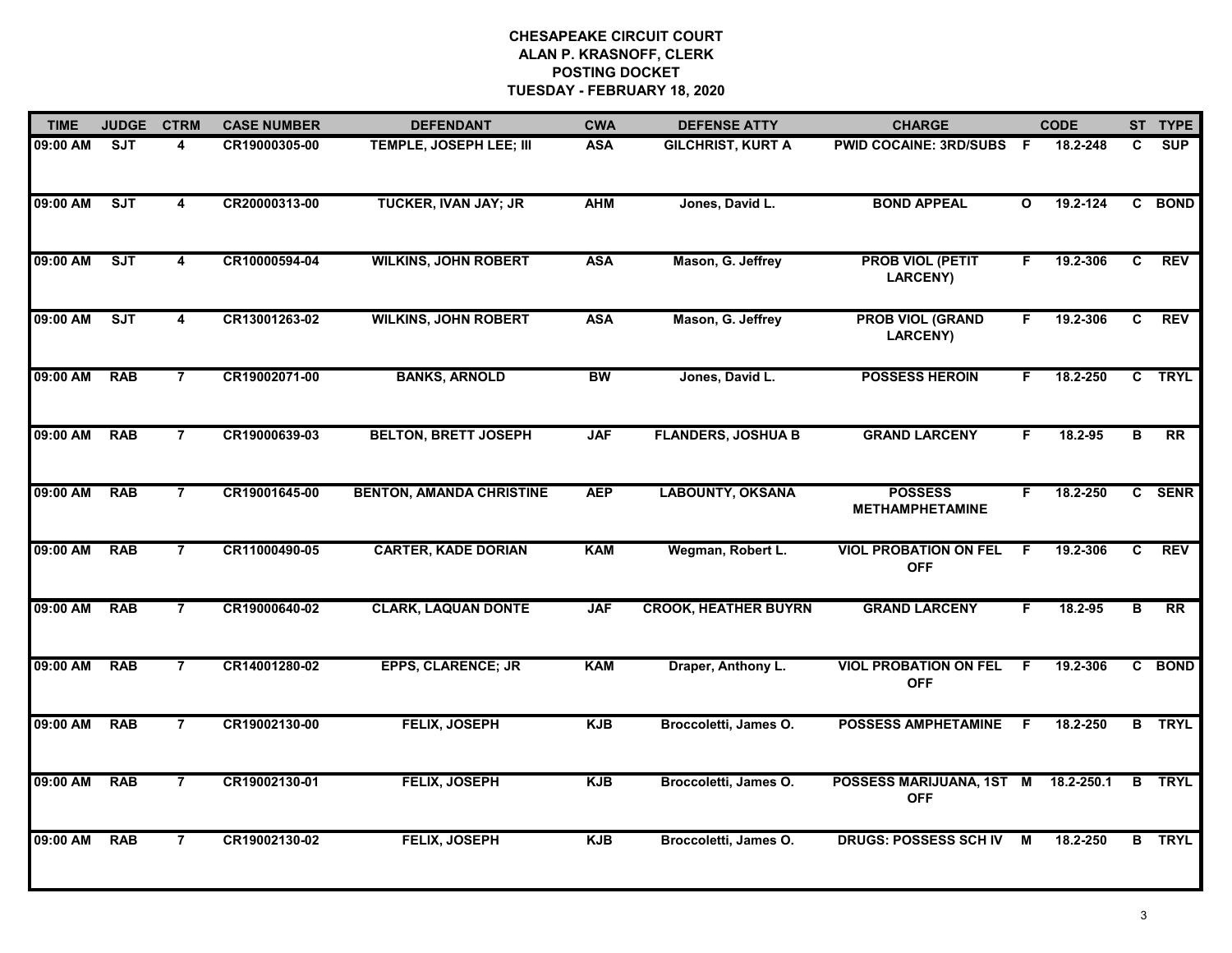| <b>TIME</b> | <b>JUDGE</b> | <b>CTRM</b>    | <b>CASE NUMBER</b> | <b>DEFENDANT</b>            | <b>CWA</b> | <b>DEFENSE ATTY</b>   | <b>CHARGE</b>                               |    | <b>CODE</b> |                         | ST TYPE       |
|-------------|--------------|----------------|--------------------|-----------------------------|------------|-----------------------|---------------------------------------------|----|-------------|-------------------------|---------------|
| 09:00 AM    | <b>RAB</b>   | $\overline{7}$ | CR15001425-09      | <b>HARRIS, SONYA SOPHIA</b> | <b>KAM</b> | Wegman, Robert L.     | <b>VIOL PROBATION ON FEL</b><br><b>OFF</b>  | -F | 19.2-306    | C                       | <b>REV</b>    |
| 09:00 AM    | <b>RAB</b>   | $\overline{7}$ | CR15001425-10      | <b>HARRIS, SONYA SOPHIA</b> | <b>KAM</b> | Wegman, Robert L.     | <b>VIOL PROBATION OF MISD</b><br><b>OFF</b> | M  | 19.2-306    | C                       | <b>REV</b>    |
| 09:00 AM    | <b>RAB</b>   | $\overline{7}$ | CR19002127-00      | <b>HINDLA, HOWARD DAVID</b> | <b>KJB</b> | Broccoletti, James O. | <b>POSSESS</b><br><b>METHAMPHETAMINE</b>    | F. | 18.2-250    |                         | <b>B</b> TRYL |
| 09:00 AM    | <b>RAB</b>   | $\overline{7}$ | CR19002127-00      | <b>HINDLA, HOWARD DAVID</b> | <b>KJB</b> | Broccoletti, James O. | <b>POSSESS</b><br><b>METHAMPHETAMINE</b>    | F. | 18.2-250    | в                       | SUP           |
| 09:00 AM    | <b>RAB</b>   | $\overline{7}$ | CR19002127-01      | <b>HINDLA, HOWARD DAVID</b> | <b>KJB</b> | Broccoletti, James O. | <b>POSSESS HEROIN</b>                       | F. | 18.2-250    |                         | <b>B</b> TRYL |
| 09:00 AM    | RAB          | $\overline{7}$ | CR19002127-01      | <b>HINDLA, HOWARD DAVID</b> | <b>KJB</b> | Broccoletti, James O. | <b>POSSESS HEROIN</b>                       | F. | 18.2-250    | $\overline{\mathbf{B}}$ | SUP           |
| 09:00 AM    | <b>RAB</b>   | $\overline{7}$ | CR19002127-02      | <b>HINDLA, HOWARD DAVID</b> | <b>KJB</b> | Broccoletti, James O. | <b>POSSESS AMPHETAMINE</b>                  | -F | 18.2-250    |                         | <b>B</b> TRYL |
| 09:00 AM    | <b>RAB</b>   | $\overline{7}$ | CR19002127-02      | <b>HINDLA, HOWARD DAVID</b> | <b>KJB</b> | Broccoletti, James O. | <b>POSSESS AMPHETAMINE</b>                  | F  | 18.2-250    | $\overline{\mathbf{B}}$ | <b>SUP</b>    |
| 09:00 AM    | <b>RAB</b>   | $\overline{7}$ | CR19002127-03      | <b>HINDLA, HOWARD DAVID</b> | <b>KJB</b> | Broccoletti, James O. | <b>POSSESS CONT</b><br><b>PARAPHERALIA</b>  | М  | 54.1-3466   |                         | <b>B</b> TRYL |
| 09:00 AM    | <b>RAB</b>   | 7              | CR19002127-03      | <b>HINDLA, HOWARD DAVID</b> | <b>KJB</b> | Broccoletti, James O. | <b>POSSESS CONT</b><br><b>PARAPHERALIA</b>  | М  | 54.1-3466   | В                       | SUP           |
| 09:00 AM    | <b>RAB</b>   | $\overline{7}$ | CR19002127-04      | <b>HINDLA, HOWARD DAVID</b> | <b>KJB</b> | Broccoletti, James O. | <b>OBSTRUCT/RESIST W/O</b><br><b>FORCE</b>  | М  | 18.2-460    |                         | <b>B</b> TRYL |
| 09:00 AM    | <b>RAB</b>   | $\overline{7}$ | CR19002127-04      | <b>HINDLA, HOWARD DAVID</b> | <b>KJB</b> | Broccoletti, James O. | <b>OBSTRUCT/RESIST W/O</b><br><b>FORCE</b>  | М  | 18.2-460    | B                       | SUP           |
| 09:00 AM    | <b>RAB</b>   | $\overline{7}$ | CR19002127-05      | <b>HINDLA, HOWARD DAVID</b> | <b>KJB</b> | Broccoletti, James O. | <b>PWID HEROIN</b>                          | F. | 18.2-248    |                         | <b>B</b> TRYL |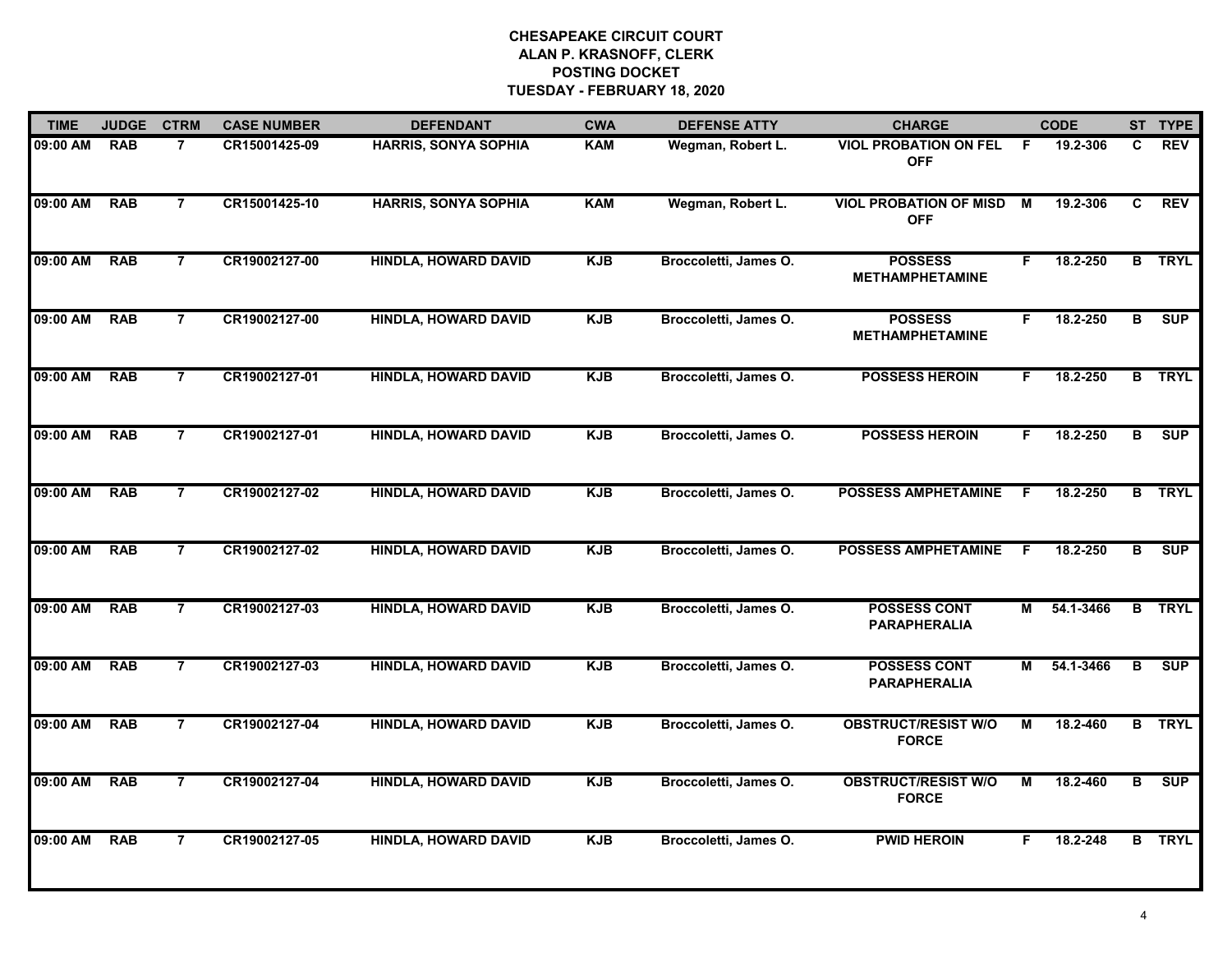| <b>TIME</b> | <b>JUDGE</b> | <b>CTRM</b>    | <b>CASE NUMBER</b> | <b>DEFENDANT</b>                 | <b>CWA</b> | <b>DEFENSE ATTY</b>   | <b>CHARGE</b>                                       |    | <b>CODE</b>     |   | ST TYPE     |
|-------------|--------------|----------------|--------------------|----------------------------------|------------|-----------------------|-----------------------------------------------------|----|-----------------|---|-------------|
| 09:00 AM    | <b>RAB</b>   | $\overline{7}$ | CR19002127-05      | <b>HINDLA, HOWARD DAVID</b>      | KJB        | Broccoletti, James O. | <b>PWID HEROIN</b>                                  | F. | 18.2-248        | в | <b>SUP</b>  |
| 09:00 AM    | <b>RAB</b>   | $\overline{7}$ | CR19002127-06      | <b>HINDLA, HOWARD DAVID</b>      | <b>KJB</b> | Broccoletti, James O. | <b>PWID PHENCYCLIDINE</b>                           | F. | 18.2-248        | B | <b>TRYL</b> |
| 09:00 AM    | <b>RAB</b>   | $\overline{7}$ | CR19002127-06      | <b>HINDLA, HOWARD DAVID</b>      | <b>KJB</b> | Broccoletti, James O. | <b>PWID PHENCYCLIDINE</b>                           | F. | 18.2-248        | B | <b>SUP</b>  |
| 09:00 AM    | <b>RAB</b>   | $\overline{7}$ | CR18002064-00      | <b>HOWARD, TYLOR ALEXIS</b>      | <b>JAF</b> | Kozak, Warren D.      | <b>POSSESS OXYCODONE</b>                            | F. | 18.2-250        | в | DD          |
| 09:00 AM    | <b>RAB</b>   | $\overline{7}$ | CR18002187-00      | <b>JACKSON, CARL DWAYNE</b>      | <b>JAF</b> | <b>HOGAN, DANIEL</b>  | <b>POSSESS COCAINE</b>                              | F. | 18.2-250        | в | <b>UA</b>   |
| 09:00 AM    | <b>RAB</b>   | $\overline{7}$ | CR18002187-01      | <b>JACKSON, CARL DWAYNE</b>      | <b>JAF</b> | <b>HOGAN, DANIEL</b>  | <b>POSSESSION OF</b><br><b>MARIJUANA</b>            | M  | 18.2-250.1      | B | <b>UA</b>   |
| 09:00 AM    | <b>RAB</b>   | $\overline{7}$ | CR17000721-04      | <b>JAMES, ANTHONY HAKEEM</b>     | <b>KJB</b> | Wegman, Robert L.     | <b>PROB VIOL GRAND</b><br><b>LARCENY</b>            | F. | 19.2-306        |   | <b>REV</b>  |
| 09:00 AM    | <b>RAB</b>   | $\overline{7}$ | CR17000721-05      | <b>JAMES, ANTHONY HAKEEM</b>     | <b>KJB</b> | Wegman, Robert L.     | <b>PROB VIOL POSSESS</b><br><b>BURGLARIOUS</b>      | F. | 19.2-306        |   | <b>REV</b>  |
| 09:00 AM    | <b>RAB</b>   | $\overline{7}$ | CR17000721-06      | <b>JAMES, ANTHONY HAKEEM</b>     | <b>KJB</b> | Wegman, Robert L.     | <b>PROB VIOL LARCENY W/</b><br><b>INTENT</b>        | F  | 19.2-306        |   | <b>REV</b>  |
| 09:00 AM    | <b>RAB</b>   | $\overline{7}$ | CR17000228-01      | <b>JENKINS, KENNETH LEE; JR</b>  | <b>JAF</b> | <b>OLIVER, FLOYD</b>  | <b>DRUGS: POSSESS HEROIN</b>                        | -F | 18.2-250        | в | <b>ROL</b>  |
| 09:00 AM    | <b>RAB</b>   | $\overline{7}$ | CR19001089-00      | <b>JOHNSON, LAMONT VONREIN</b>   | BW         | Jones, David L.       | <b>OBTAIN MONEY FALSE</b><br><b>PRET &gt;=\$500</b> | F. | 18.2-178        |   | C TRYL      |
| 09:00 AM    | <b>RAB</b>   | $\overline{7}$ | CR19001089-01      | <b>JOHNSON, LAMONT VONREIN</b>   | <b>BW</b>  | Jones, David L.       | <b>FTA-TRYL</b>                                     |    | M 18.2-456(6) C |   | <b>TRYL</b> |
| 09:00 AM    | <b>RAB</b>   | $\overline{7}$ | CR16001966-01      | <b>KELLAM, JACOB ANTONIO; SR</b> | <b>KAM</b> | Draper, Anthony L.    | <b>PROB VIOL</b><br>(EMBEZZLEMENT)                  | F. | 19.2-306        |   | C BOND      |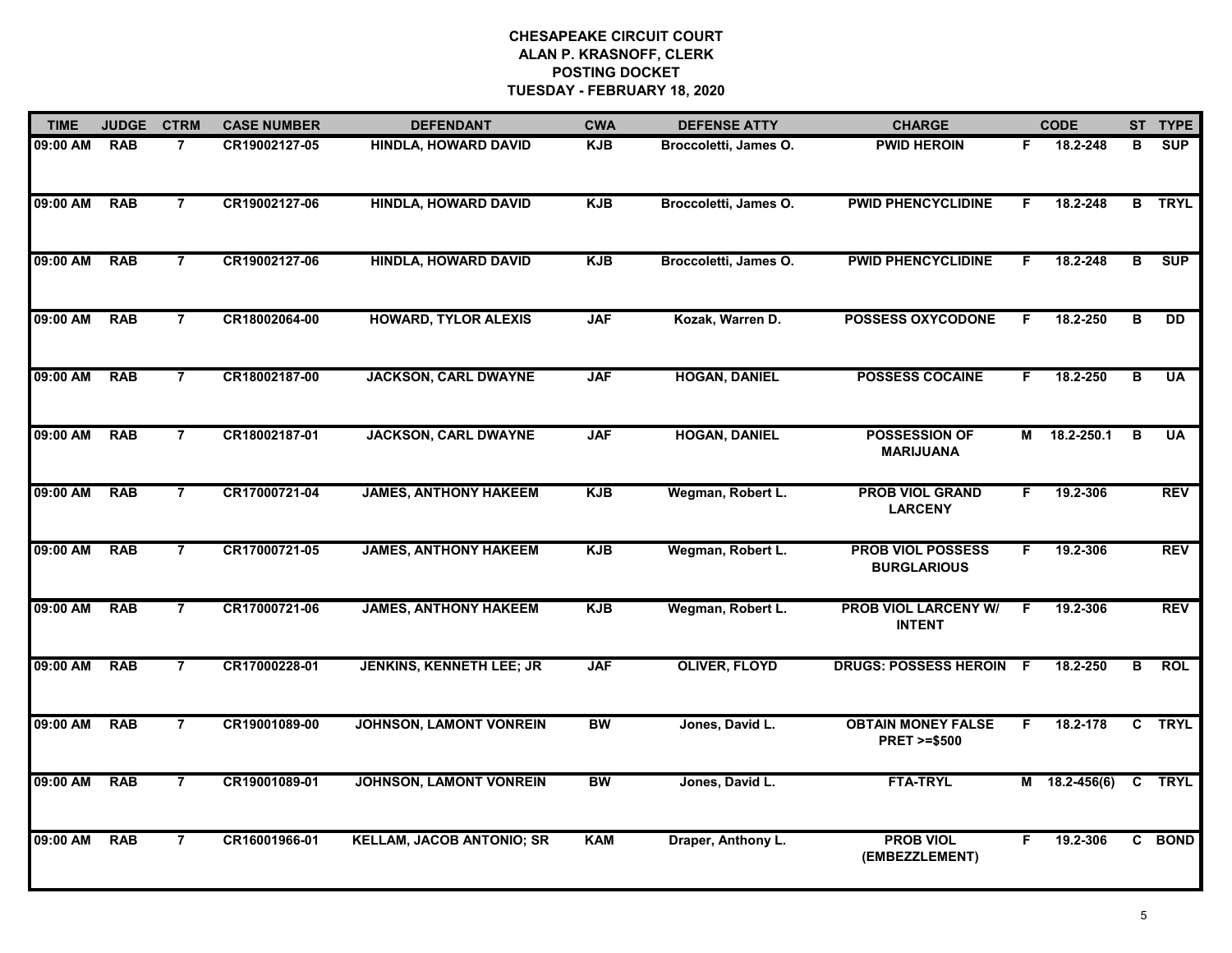| <b>TIME</b> | <b>JUDGE</b> | <b>CTRM</b>    | <b>CASE NUMBER</b> | <b>DEFENDANT</b>                | <b>CWA</b> | <b>DEFENSE ATTY</b>         | <b>CHARGE</b>                                         |              | <b>CODE</b>       |              | ST TYPE       |
|-------------|--------------|----------------|--------------------|---------------------------------|------------|-----------------------------|-------------------------------------------------------|--------------|-------------------|--------------|---------------|
| 09:00 AM    | <b>RAB</b>   | $\overline{7}$ | CR20000088-00      | LINDSEY, JAMES ALLEN; JR        | <b>KAM</b> | James, Andrew K             | VIOL SEX OFFNDR FAIL TO F<br><b>REGIST</b>            |              | 18.2-472.1        | $\mathbf{c}$ | <b>PLEA</b>   |
| 09:00 AM    | <b>RAB</b>   | $\overline{7}$ | CR20000088-01      | <b>LINDSEY, JAMES ALLEN; JR</b> | <b>KAM</b> | James, Andrew K             | <b>VIOL SEX OFFNDR FAIL TO F</b><br><b>REGIST</b>     |              | 18.2-472.1        | C            | <b>PLEA</b>   |
| 09:00 AM    | <b>RAB</b>   | $\overline{7}$ | CR20000088-02      | <b>LINDSEY, JAMES ALLEN; JR</b> | <b>KAM</b> | James, Andrew K             | <b>VIOL SEX OFFNDR FAIL TO</b><br><b>REGIST</b>       | F.           | 18.2-472.1        | C.           | <b>PLEA</b>   |
| 09:00 AM    | <b>RAB</b>   | $\overline{7}$ | CR20000088-03      | LINDSEY, JAMES ALLEN; JR        | <b>KAM</b> | James, Andrew K             | VIOL SEX OFFNDR FAIL TO F 18.2-472.1<br><b>REGIST</b> |              |                   | C            | <b>PLEA</b>   |
| 09:00 AM    | <b>RAB</b>   | 7              | CR20000088-04      | <b>LINDSEY, JAMES ALLEN; JR</b> | <b>KAM</b> | James, Andrew K.            | VIOL SEX OFFNDR FAIL TO F 18.2-472.1<br><b>REGIST</b> |              |                   | C.           | <b>PLEA</b>   |
| 09:00 AM    | <b>RAB</b>   | $\overline{7}$ | CR20000366-00      | <b>LOCKERBY, BOBBI</b>          | <b>BW</b>  | <b>CROOK, HEATHER BUYRN</b> | <b>BOND APPEAL</b>                                    | $\mathbf{o}$ | 19.2-124          |              | C BOND        |
| 09:00 AM    | <b>RAB</b>   | $\overline{7}$ | CR16000024-04      | <b>MEEK, MATTHEW LEE</b>        | <b>KJB</b> | <b>SWEENEY, B COLIN</b>     | <b>VIOL PROBATION (REC</b><br><b>STOLEN)</b>          | F.           | 19.2-306          | C            | <b>REV</b>    |
| 09:00 AM    | <b>RAB</b>   | $\overline{7}$ | CR19001774-00      | <b>MURPHY, SEKEENA LAVON</b>    | <b>BW</b>  | <b>STOKES, MARK B</b>       | <b>POSSESS HASHISH OIL</b>                            | F.           | 18.2-250          |              | <b>B</b> TRYL |
| 09:00 AM    | <b>RAB</b>   | $\overline{7}$ | CR19001774-01      | <b>MURPHY, SEKEENA LAVON</b>    | <b>BW</b>  | <b>STOKES, MARK B</b>       | <b>POSSESSION OF</b><br><b>MARIJUANA</b>              |              | M 18.2-250.1      |              | S TRYL        |
| 09:00 AM    | <b>RAB</b>   | $\overline{7}$ | CR19001774-02      | <b>MURPHY, SEKEENA LAVON</b>    | <b>BW</b>  | <b>STOKES, MARK B</b>       | <b>DRIV UNDER</b><br><b>REVO/SUSPENSION</b>           | М            | <b>B.46.2-301</b> |              | S TRYL        |
| 09:00 AM    | <b>RAB</b>   | $\overline{7}$ | CR19002115-00      | <b>SANDS, JAMES MARTIN; JR</b>  | BW         | <b>OXENHAM, CARA P</b>      | <b>POSSESS HEROIN</b>                                 | F            | 18.2-250          |              | <b>B</b> PLEA |
| 09:00 AM    | <b>RAB</b>   | $\overline{7}$ | CR19001960-00      | <b>WALLACE, SAMUEL; V</b>       | <b>BW</b>  | Jones, David L.             | <b>ASSLT: ON LAW ENF/DOC</b><br><b>PERSON</b>         | -F           | 18.2-57           |              | <b>B</b> TRYL |
| 09:00 AM    | <b>RAB</b>   | $\overline{7}$ | CR19001960-01      | <b>WALLACE, SAMUEL; V</b>       | <b>BW</b>  | <b>HOGAN, DANIEL</b>        | <b>FLEEING FROM LAW</b><br><b>ENFORCEMENT</b>         | М            | 18.2-460          |              | <b>B</b> TRYL |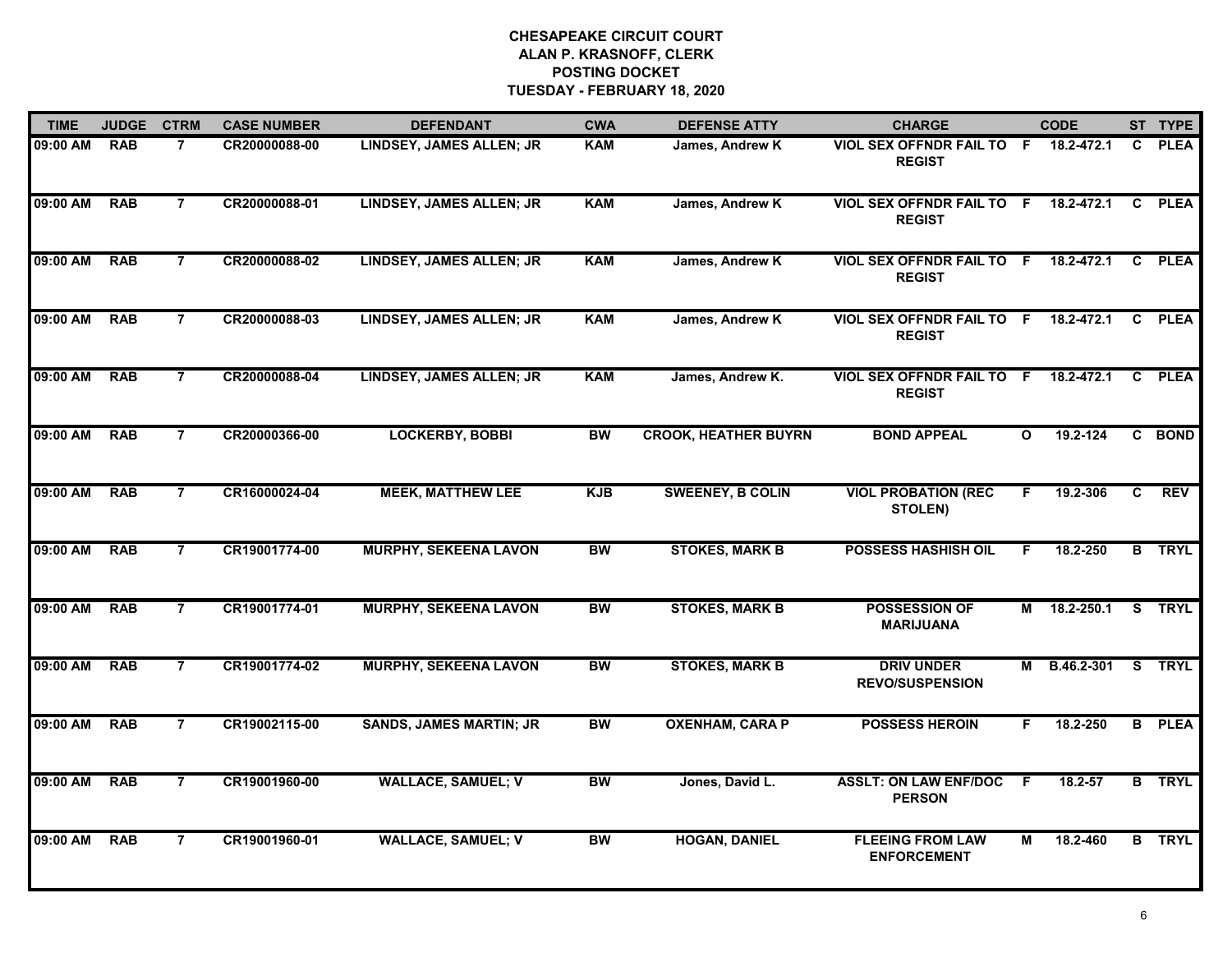| <b>TIME</b>   | <b>JUDGE</b> | <b>CTRM</b>    | <b>CASE NUMBER</b> | <b>DEFENDANT</b>                  | <b>CWA</b> | <b>DEFENSE ATTY</b>           | <b>CHARGE</b>                                     |     | <b>CODE</b>  |              | ST TYPE     |
|---------------|--------------|----------------|--------------------|-----------------------------------|------------|-------------------------------|---------------------------------------------------|-----|--------------|--------------|-------------|
| 09:00 AM      | <b>RAB</b>   | $\overline{7}$ | CR19001960-02      | <b>WALLACE, SAMUEL; V</b>         | BW         | Jones, David L.               | <b>DRIVE W/O LICENSE</b>                          | М   | 46.2-300     | В            | <b>TRYL</b> |
| 09:00 AM      | <b>RAB</b>   | $\overline{7}$ | CR20000360-00      | <b>WILLIAMS, HENRY LEE</b>        | <b>KAM</b> | Winn, A. Robinson             | <b>POSSESS HEROIN</b>                             | F.  | 18.2-250     |              | C PLEA      |
| 09:30 AM MATA |              | $\mathbf{2}$   | CR20000221-00      | <b>ALEXANDER, ANTHONY QUINTON</b> |            |                               | POSSESSION OF<br><b>MARIJUANA</b>                 | М   | 18.2-250.1   |              | S ADAT      |
| 09:30 AM MATA |              | $\overline{2}$ | CR19000785-02      | <b>CHANDLER, ORREL SHAPOND</b>    |            |                               | <b>VIOL PROBATION ON FEL</b><br><b>OFF</b>        | F.  | 19.2-306     |              | C ADAT      |
| 09:30 AM MATA |              | $\overline{2}$ | CR20000136-00      | <b>FAGAN, TYQUAN DEONTA</b>       | <b>ASA</b> |                               | <b>PWID COCAINE</b>                               | F.  | 18.2-248     |              | C ADAT      |
| 09:30 AM MATA |              | $\overline{2}$ | CR20000136-01      | <b>FAGAN, TYQUAN DEONTA</b>       | <b>ASA</b> |                               | <b>VIOLENT FELON POSS/TRAN F</b><br><b>WEAPON</b> |     | 18.2-308.2   |              | C ADAT      |
| 09:30 AM MATA |              | $\overline{2}$ | CR20000136-02      | <b>FAGAN, TYQUAN DEONTA</b>       | <b>ASA</b> |                               | <b>POSS GUN ON PERSON</b><br><b>W/COCAINE</b>     | F.  | 18.2-308.4   |              | C ADAT      |
| 09:30 AM MATA |              | $\overline{2}$ | CR20000315-00      | <b>HOLMES, JONATHAN</b>           |            | <b>O'DONNELL, CHRISTOPHER</b> | <b>REVOKED OL-3RD</b>                             | М   | B.46.2-301   | <b>S</b>     | <b>TBS</b>  |
| 09:30 AM MATA |              | $\overline{2}$ | CR20000173-00      | <b>LIGON, TAHJ</b>                |            | Spencer, Jo Anne              | POSSESS MARIJUANA 1ST<br><b>OFF</b>               | M   | 18.2-250.1   | S.           | <b>ADAT</b> |
| 09:30 AM MATA |              | $\overline{2}$ | CR19001254-00      | <b>LOPEZ, JUAN LUIS</b>           | <b>MLK</b> | Broccoletti, James O.         | ATTEMPT ESCAPE JAIL BY F<br><b>FORCE</b>          |     | 18.2-478     | C            | <b>AC</b>   |
| 09:30 AM MATA |              | $\overline{2}$ | CR19001254-01      | <b>LOPEZ, JUAN LUIS</b>           | <b>MLK</b> | Broccoletti, James O.         | <b>ASSLT: ON LAW ENF/DOC</b><br><b>PERSON</b>     | - F | 18.2-57      | C            | AC          |
| 09:30 AM MATA |              | $\overline{2}$ | CR19001254-02      | <b>LOPEZ, JUAN LUIS</b>           | <b>MLK</b> | Broccoletti, James O.         | <b>DISARM LAW ENF OF</b><br><b>WEAPON</b>         |     | F 18.2-57.02 | C            | AC.         |
| 09:30 AM MATA |              | $\overline{2}$ | CR19001254-03      | <b>LOPEZ, JUAN LUIS</b>           | <b>MLK</b> | Broccoletti, James O.         | <b>DISARM LAW ENF OF CHEM M</b><br><b>WEAPON</b>  |     | 18.2-57.02   | $\mathbf{C}$ | <b>AC</b>   |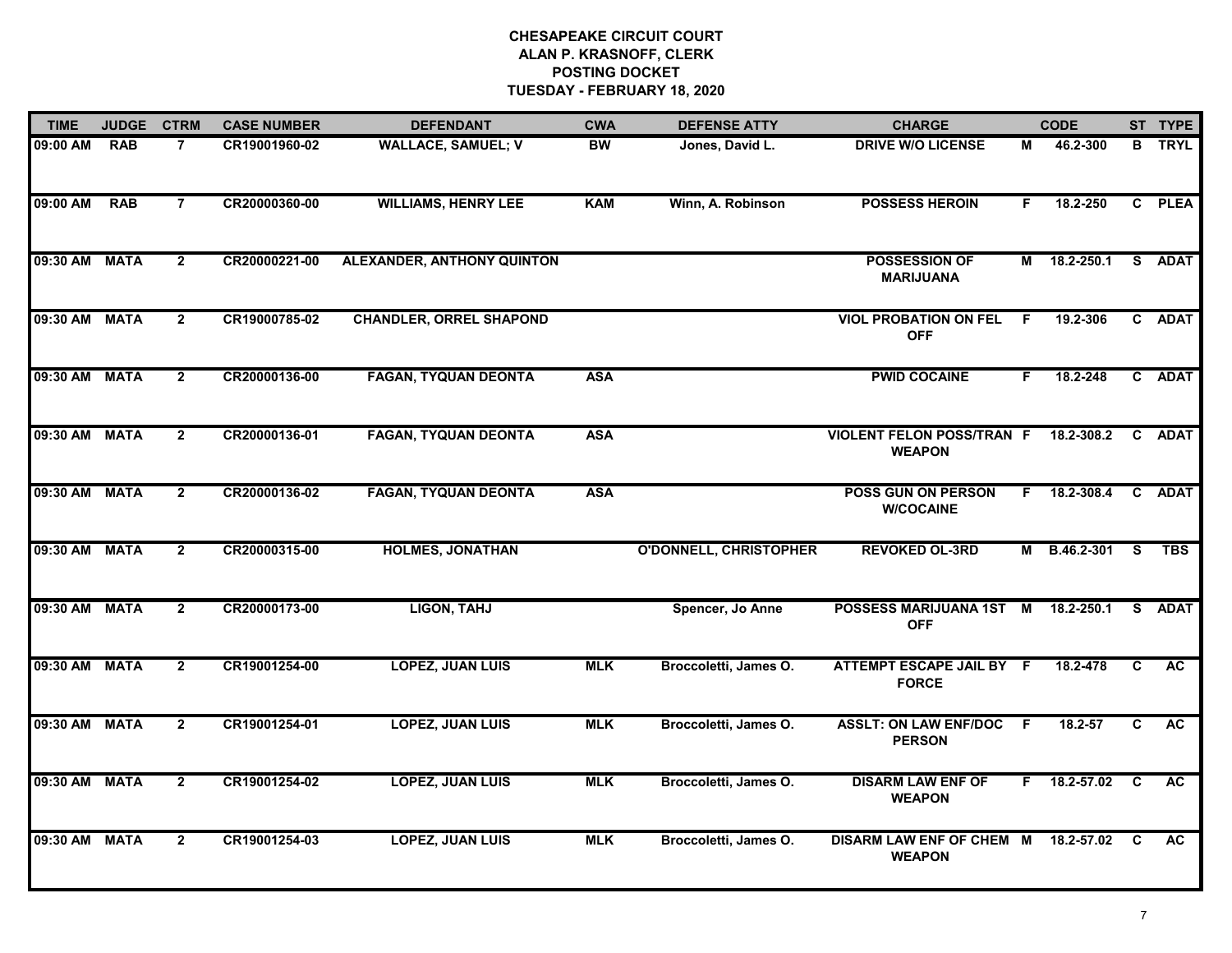| <b>TIME</b>   | <b>JUDGE</b> | <b>CTRM</b>    | <b>CASE NUMBER</b> | <b>DEFENDANT</b>               | <b>CWA</b> | <b>DEFENSE ATTY</b> | <b>CHARGE</b>                                       |     | <b>CODE</b>  |   | ST TYPE       |
|---------------|--------------|----------------|--------------------|--------------------------------|------------|---------------------|-----------------------------------------------------|-----|--------------|---|---------------|
| 09:30 AM MATA |              | $\overline{2}$ | CR09003694-02      | NEWELL, MICHAEL BRANDON        |            |                     | <b>VIOL PROBATION ON FEL</b><br><b>OFF</b>          | F.  | 19.2-306     |   | C ADAT        |
| 09:30 AM MATA |              | $\overline{2}$ | CR09003695-02      | <b>NEWELL, MICHAEL BRANDON</b> |            |                     | <b>VIOL PROBATION ON FEL F</b><br><b>OFF</b>        |     | 19.2-306     |   | C ADAT        |
| 09:30 AM MATA |              | $\mathbf{2}$   | CR10000027-07      | <b>NEWELL, MICHAEL BRANDON</b> |            |                     | <b>VIOL PROBATION ON FEL F</b><br><b>OFF</b>        |     | 19.2-306     |   | C ADAT        |
| 09:30 AM MATA |              | $\overline{2}$ | CR10000027-08      | <b>NEWELL, MICHAEL BRANDON</b> |            |                     | <b>VIOL PROBATION ON FEL</b><br><b>OFF</b>          | - F | 19.2-306     |   | C ADAT        |
| 09:30 AM MATA |              | $\mathbf{2}$   | CR20000235-00      | <b>NUTT, AMANDA BROWN</b>      | <b>MEB</b> |                     | <b>RECKLESS CARE FOR</b><br><b>CHILD</b>            | F.  | 18.2-371.1   |   | <b>B</b> ADAT |
| 09:30 AM MATA |              | $\mathbf{2}$   | CR20000235-01      | <b>NUTT, AMANDA BROWN</b>      | <b>MEB</b> |                     | <b>RECKLESS CARE FOR</b><br><b>CHILD</b>            |     | F 18.2-371.1 | B | <b>ADAT</b>   |
| 09:30 AM MATA |              | $\overline{2}$ | CR20000133-00      | <b>ORE, AMY EVELYN</b>         | <b>DAW</b> |                     | <b>FUNDS NOT USED FOR</b><br><b>LABOR &gt;\$500</b> | F.  | 43-13        |   | <b>B</b> ADAT |
| 09:30 AM MATA |              | $\mathbf{2}$   | CR20000133-01      | <b>ORE, AMY EVELYN</b>         | <b>DAW</b> |                     | <b>FUNDS NOT USED FOR</b><br><b>LABOR &gt;\$500</b> | F.  | 43-13        |   | <b>B</b> ADAT |
| 09:30 AM MATA |              | $\mathbf{2}$   | CR20000133-02      | <b>ORE, AMY EVELYN</b>         | <b>DAW</b> |                     | <b>FUNDS NOT USED FOR</b><br><b>LABOR &gt;\$500</b> | F.  | 43-13        |   | <b>B</b> ADAT |
| 09:30 AM MATA |              | $\overline{2}$ | CR20000133-03      | <b>ORE, AMY EVELYN</b>         | <b>DAW</b> |                     | <b>FUNDS NOT USED FOR</b><br><b>LABOR &gt;\$500</b> | F   | $43 - 13$    |   | <b>B</b> ADAT |
| 09:30 AM MATA |              | $\overline{2}$ | CR20000133-04      | <b>ORE, AMY EVELYN</b>         | <b>DAW</b> |                     | <b>FUNDS NOT USED FOR</b><br><b>LABOR &gt;\$500</b> | F.  | $43 - 13$    |   | <b>B</b> ADAT |
| 09:30 AM      | <b>MATA</b>  | $\overline{2}$ | CR17002034-02      | <b>SMITH, TAYLOR NICOLE</b>    |            |                     | <b>VIOL PROBATION ON FEL</b><br><b>OFF</b>          | F.  | 19.2-306     |   | C ADAT        |
| 09:30 AM MATA |              | $\overline{2}$ | CR09001724-02      | <b>STOKES, MICHAEL MAURICE</b> |            |                     | <b>VIOL PROBATION ON FEL</b><br><b>OFF</b>          | -F  | 19.2-306     |   | <b>ADAT</b>   |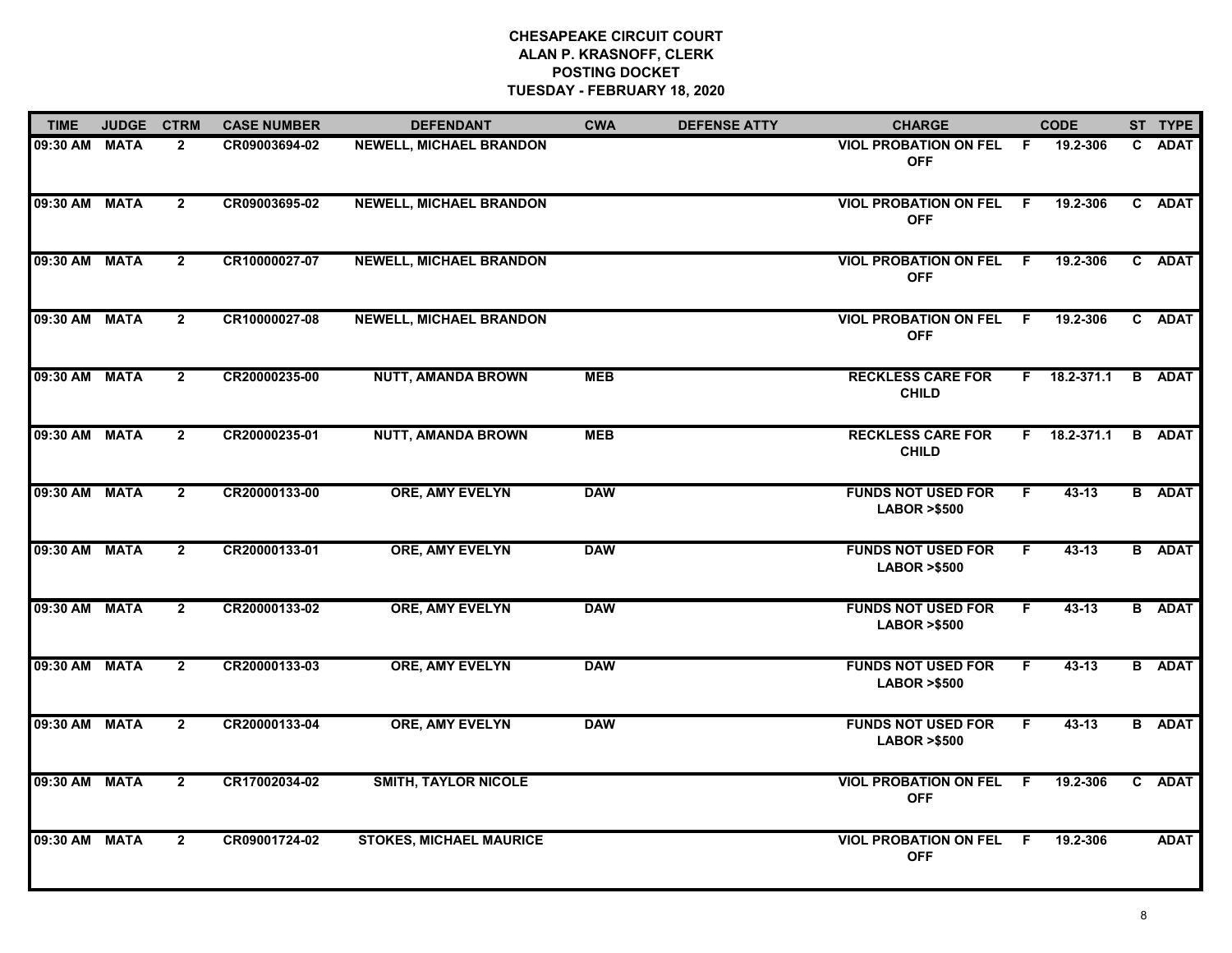| <b>TIME</b>   | JUDGE CTRM  |                | <b>CASE NUMBER</b> | <b>DEFENDANT</b>               | <b>CWA</b> | <b>DEFENSE ATTY</b> | <b>CHARGE</b>                                 |                | <b>CODE</b> | ST TYPE       |
|---------------|-------------|----------------|--------------------|--------------------------------|------------|---------------------|-----------------------------------------------|----------------|-------------|---------------|
| 09:30 AM MATA |             | $\overline{2}$ | CR09001726-02      | <b>STOKES, MICHAEL MAURICE</b> |            |                     | <b>VIOL PROBATION ON FEL</b><br><b>OFF</b>    | -F             | 19.2-306    | <b>ADAT</b>   |
| 09:30 AM MATA |             | $\overline{2}$ | CR09001728-02      | <b>STOKES, MICHAEL MAURICE</b> |            |                     | <b>VIOL PROBATION ON FEL</b><br><b>OFF</b>    | F              | 19.2-306    | O ADAT        |
| 09:30 AM MATA |             | $\mathbf{2}$   | CR09001729-01      | <b>STOKES, MICHAEL MAURICE</b> |            |                     | <b>VIOL PROBATION ON FEL</b><br><b>OFF</b>    | F.             | 19.2-306    | <b>ADAT</b>   |
| 09:30 AM      | <b>MATA</b> | $\overline{2}$ | CR09001731-01      | <b>STOKES, MICHAEL MAURICE</b> |            |                     | <b>VIOL PROBATION ON FEL</b><br><b>OFF</b>    | - F            | 19.2-306    | <b>ADAT</b>   |
| 09:30 AM MATA |             | $\overline{2}$ | CR09001733-01      | <b>STOKES, MICHAEL MAURICE</b> |            |                     | <b>VIOL PROBATION ON FEL F</b><br><b>OFF</b>  |                | 19.2-306    | <b>ADAT</b>   |
| 09:30 AM MATA |             | $\overline{2}$ | CR09001738-01      | <b>STOKES, MICHAEL MAURICE</b> |            |                     | <b>VIOL PROBATION ON FEL</b><br><b>OFF</b>    | F.             | 19.2-306    | <b>ADAT</b>   |
| 09:30 AM      | <b>MATA</b> | $\overline{2}$ | CR09001740-01      | <b>STOKES, MICHAEL MAURICE</b> |            |                     | <b>VIOL PROBATION ON FEL</b><br><b>OFF</b>    | $\overline{F}$ | 19.2-306    | <b>ADAT</b>   |
| 09:30 AM MATA |             | $\mathbf{2}$   | CR09001742-01      | <b>STOKES, MICHAEL MAURICE</b> |            |                     | <b>VIOL PROBATION ON FEL F</b><br><b>OFF</b>  |                | 19.2-306    | <b>ADAT</b>   |
| 09:30 AM MATA |             | $\overline{2}$ | CR09001744-01      | <b>STOKES, MICHAEL MAURICE</b> |            |                     | <b>VIOL PROBATION ON FEL</b><br><b>OFF</b>    | - F            | 19.2-306    | <b>ADAT</b>   |
| 09:30 AM MATA |             | $\mathbf{2}$   | CR09001746-01      | <b>STOKES, MICHAEL MAURICE</b> |            |                     | <b>VIOL PROBATION ON FEL</b><br><b>OFF</b>    | -F             | 19.2-306    | <b>ADAT</b>   |
| 09:30 AM MATA |             | $\overline{2}$ | CR09001749-01      | <b>STOKES, MICHAEL MAURICE</b> |            |                     | <b>VIOL PROBATION ON FEL</b><br><b>OFF</b>    | - F            | 19.2-306    | <b>ADAT</b>   |
| 09:30 AM      | <b>MATA</b> | $\overline{2}$ | CR11000666-05      | <b>WRIGHT, WILLIAM ANTHONY</b> |            |                     | <b>VIOL PROBATION OF MISD M</b><br><b>OFF</b> |                | 19.2-306    | <b>B</b> ADAT |
| 09:30 AM      | <b>MATA</b> | $\overline{2}$ | CR11000666-06      | <b>WRIGHT, WILLIAM ANTHONY</b> |            |                     | <b>VIOL PROBATION OF MISD M</b><br><b>OFF</b> |                | 19.2-306    | <b>B</b> ADAT |